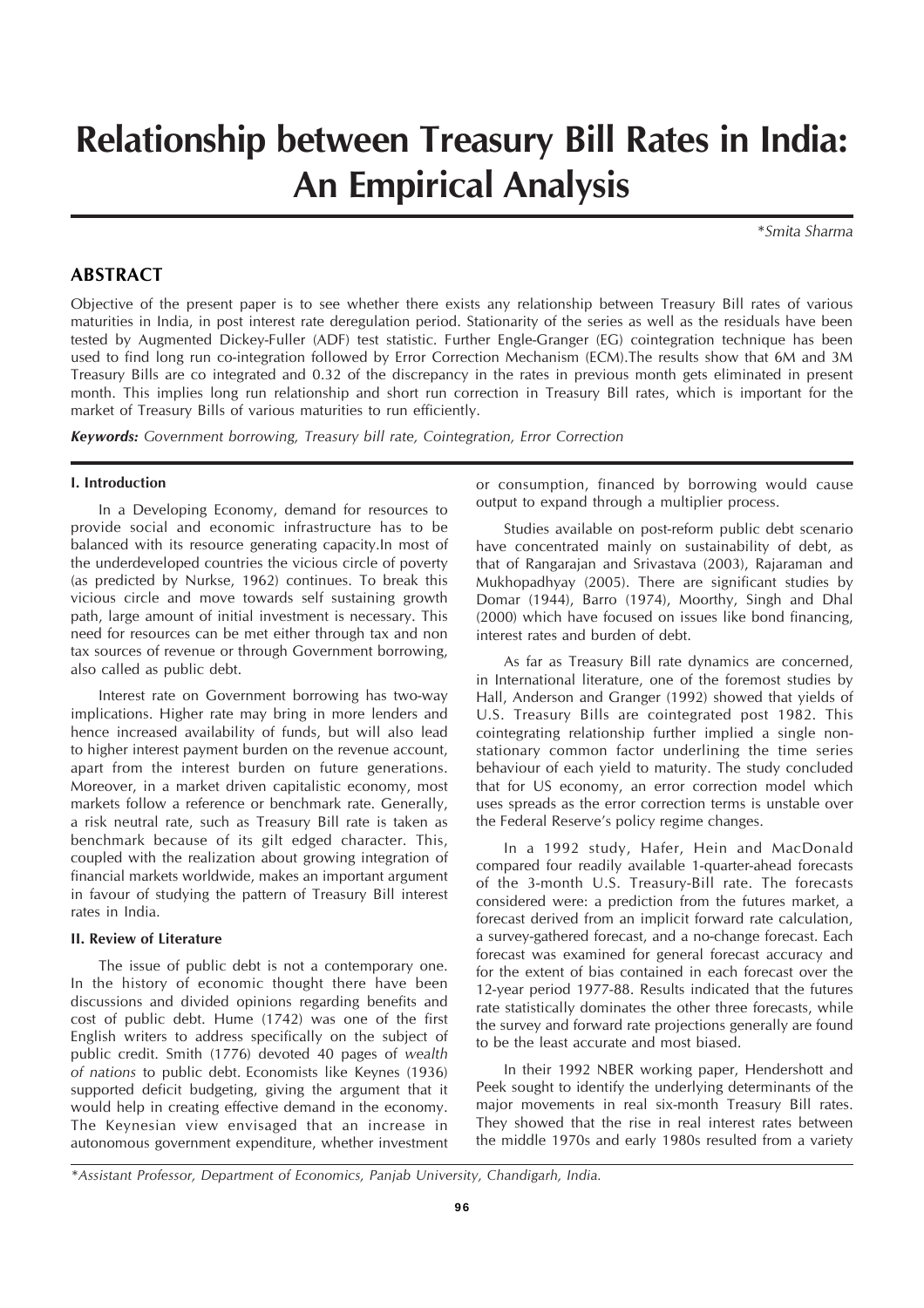of factors like OPEC shock, which lowered investment demand and increased world saving by transferring wealth from the high-consuming developed countries to OPEC. Secondly, tight money, high inflation, and heightened nuclear fear all contributed to real rates becoming unusually high in the early 1980s. They concluded that the decline in real rates to more normal levels in the 1986-88 period was due to multiple factors like lower inflation, declining marginal tax rates, and easy monetary policy.

Chan et al. (1992) made an empirical comparison of alternative models of the short-term interest rate by estimating and comparing a variety of continuous-time models of the short-term riskless rate using the Generalized Method of Moments, and found that that the most successful models in capturing the dynamics of the shortterm interest rate are those that allow the volatility of interest rate changes to be highly sensitive to the level of the riskless rate.

Duffee (1996) showed increase in the importance of two types of variation in Treasury Bill yields for US economy beginning in the early 1980s and suggested that idiosyncratic variation in individual short-maturity (less than three months) Bill yields reflects increased market segmentation. Sarno and Thornton (2003) examined the dynamic relationship between two key US money market interest rates––the federal funds rate (FF) and the 3-month Treasury Bill rate using daily data over the period from 1974 to 1999.They found that long-run relationship between these two rates was remarkably stable across monetary policy regimes of interest rate and monetary aggregate targeting.

Vuyyuri (2004) employed monthly short-term interest rate data over the 1992-2002 period to investigate the influence that the Japanese and the American interests exert on interest rates in India; using cointegration and causality tests to find the existence of a steady-state relationship of short-term interest rates in India with both US and Japan. The findings indicated that interest rates in India responded well to those in US and Japan and confirmed that the national short-term interest rate linkage was a steady state, long-run phenomenon, and rates were cointegrated. Dua and Raje (2010) examined the determinants of the Government yields in India using weekly data from April 2001 through March 2009,covering Treasury Bills with residual maturity of 15-91 days and Government securities of residual maturity one, five and ten years respectively. Their empirical estimates showed that a long-run relationship exists between each of these interest rates and the policy rate, rate of growth of money supply, inflation, interest rate spread, foreign interest rate and forward premium. At the same time, the empirical results also showed that the relative importance of the determinants varies across the maturity spectrum. The normalized generalized variance decompositions suggested that the policy rate and the rate of growth of high powered

money are less important in explaining the proportion of variation in longer term interest rates. Sanati (2010) against the backdrop of financial liberalisation examined India's financial integration, both on the domestic and international fronts. For 2001-2007, empirical evidence revealed high liquidity in the Indian capital market. The Johansen and Juselius cointegration test, in a multiequation framework revealed co-movement among the domestic money, capital and foreign exchange markets with strong co-movement between the short-term money and foreign exchange markets. Using a stochastic time series analysis, paper showed that the Law of One Price (LOOP) holds for Indian call money market rates. The findings on the 91-day Treasury Bill rate and the 10-year government bond yield reveal very weak cross-border cointegration.

# **III. Objectives**

- To see whether there is any long run co-integration between three month and six month Treasury Bill rate in India.
- To examine the short run relationship between three month and six month Treasury Bill rate in India.

# **IV. Data Sources and Methodology**

The study is based on monthly data on three and six month Treasury Bill interest rates collected from RBI 'Handbook of Statistics on Indian Economy' for the period April 1996 to June 2012. Both the chosen rates are taken in per cent form. The methodology firstly involves test of stationarity of Treasury Bill series using Unit root test (Augmented Dickey-Fuller Test). If a series is found to be non stationary, spurious regression problem may arise from regressing a non stationary time series on one or more non stationary time series. In such a situation, one must transform a non stationary time series to make it stationary (Gujarati, 2007). Further I have used Engle-Granger test to show the long run co-integration between two series. Engle-Granger Error Correction Mechanism is used to reveal the nature of short run relationship. The choice of the time period is on the basis of issuance of Treasury Bills. Slight gaps in the data have been filled on the basis of linear interpolation.

Figure I graphically shows the relationship between two rates for a total of 195 observations. Per cent yield on T-Bills is shown on vertical axis, whereas time is shown on horizontal axis. The Treasury Bill rate in India has shown quite a variation in the period under consideration. The three month Treasury Bill rate has varied between 13.7 per cent in April 1996, and January 1998 to 3.1 per cent in July 2009. Similarly fluctuations are seen in six month Treasury Bill rates (as shown in figure I). Figure I also reveals that more or less both rates are moving in tandem with each other.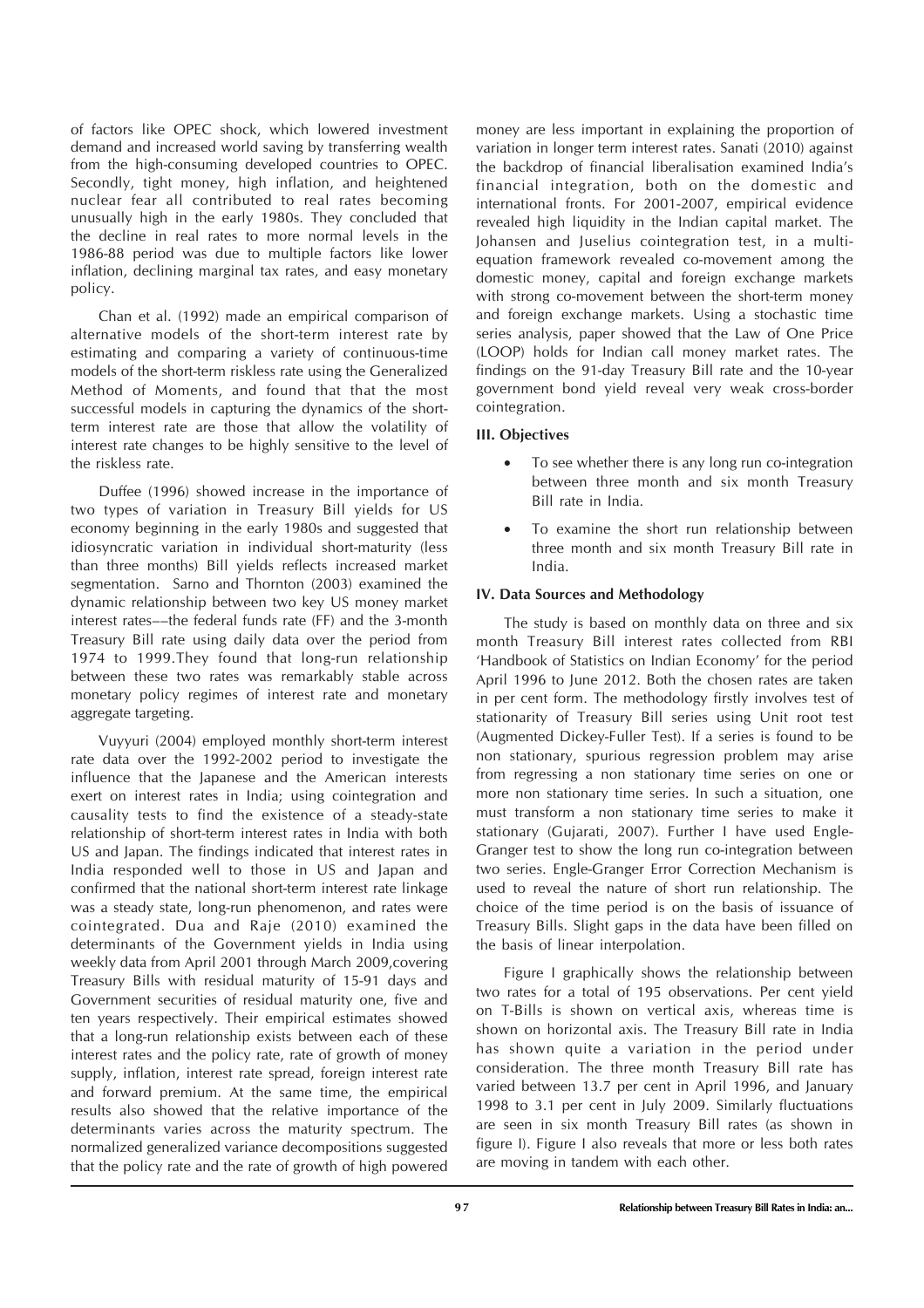16  $14$  $12$ 10  $\mathsf{R}$  $\sqrt{6m}$ 6 3m  $\Delta$  $\overline{\phantom{a}}$  $\Omega$ dec<br>aug<br>2010APR 100apr 98APR 002apr dec aug dec aug dec aug aug dec

**Figure I 3M and 6M Treasury Bill Rates (1996-2012) in Percentage**

**Source:** Data from *Handbook of Statistics on Indian Economy* (2011-12), Reserve bank of India , table 182,p. 309.

#### **V. Empirical Estimation:**

On the basis of unit root test of stationarity, 3M T Bills was found to be stationary at 5% level while taking only intercept, though this series was found to be nonstationary at 5% when intercept and trend both were taken, but trend was not significant . Similarly 6M T Bills series was found to be stationary at level (with drift). For three month Treasury Bill rate,

#### **Null Hypothesis: 3MTBR has a unit root/ is not stationary**

## **Alternate Hypothesis: 3MTBR does not have unit root/ is stationary**

Stationarity in a time series is important, because if a time series is non stationary, one can study its behaviour only in the time period under consideration and it is not possible to generalise the results to other time periods. Even if series comes out to be nonstationary at level; (i.e. if null hypothesis is accepted ),attempt has to be made to see the order at which it becomes stationary (at first difference or at second difference and so on) so that order of cointegration could be found. According to Engle Granger methodology if two series should be stationary at same order I (d), only then one can find the cointegration between them.

| 3MTBR    | Constant and Trend                    | Constant      | Result                          |
|----------|---------------------------------------|---------------|---------------------------------|
| At Level | $-3.133095$                           | $-3.359294*$  | Reject null Hypothesis at level |
|          | $(-3.433278)$                         | $(-2.876356)$ | with constant                   |
|          | (Trend was found to be insignificant) | ${0.0137}$    |                                 |

**Table I ADF Test Results for Three Month Treasury Bill Rates**

Notes : \*Augmented Dickey-Fuller (tau) test statistic is shown in ( ) brackets, \*\*MacKinnon (1996) one-sided p-values are given in { } brackets., \*\*\*All results are at 5 per cent level of significance.

Similarly, for six month Treasury Bill rate,

**Null Hypothesis: 6MTBR has a unit root/ is not stationary**

**Alternate Hypothesis: 6MTBR does not have unit root/ is stationary**

If six month T-Bill series is not stationary at level, then one can see the long run relationship between three and six month Treasury Bills only if it becomes stationary at same level of differencing (first difference or more) as that of three month T-Bill rate.

| Table II                                           |  |  |  |  |
|----------------------------------------------------|--|--|--|--|
| ADF Test Results for Six Month Treasury Bill Rates |  |  |  |  |

| 6 M TBR  | Constant and Trend                    | Constant                 | Result                          |
|----------|---------------------------------------|--------------------------|---------------------------------|
| At Level | $-2.684606$                           | $-2.917742$ <sup>*</sup> | Reject null Hypothesis at level |
|          | $(-3.433156)$                         | $(-2.876277)$            | with constant                   |
|          | (Trend was found to be insignificant) | ${0.0082}$               |                                 |

Notes : \*Augmented Dickey-Fuller (tau) test statistic is shown in ( ) brackets, \*\*MacKinnon (1996) one-sided p-values are given in { } brackets., \*\*\*All results are at 5 per cent level of significance.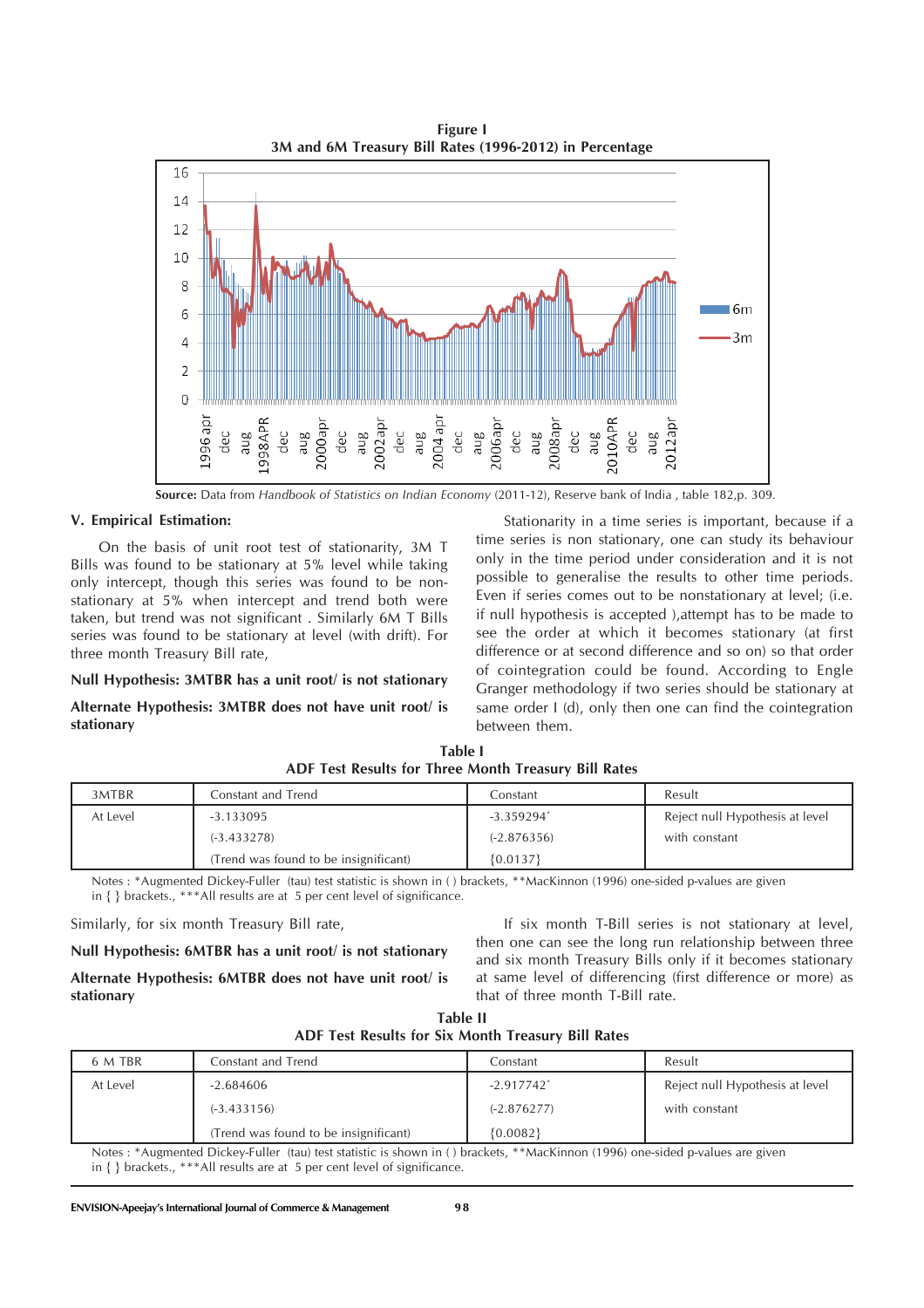Though both series were found to be stationary, as the paper wanted to find both long run as well as short run relationship between Treasury Bill rates, I have used Engel-Granger cointegration regression to find long run relationship followed by error correction mechanism (ECM) for short run relationship.

I have used the following cointegration regression:

 $TB6_t = \alpha_0 + \alpha_1$  TB3<sub>t</sub> + U<sub>t</sub>  $\ldots$  (1) Where  $U_t = TB6_t - \alpha_0 - \alpha_1$  TB3<sub>t</sub>

Regressing the 6-month TBR on 3-month TBR following regression was obtained:

$$
\begin{array}{rcl}\n\overrightarrow{TB6t} & = & 0.52 + 0.974 \text{ TB3}_{t} \\
t & = & (2.8127) & (37.61) \\
p & (0.005) & (0.000)\n\end{array} \qquad \qquad \dots (2)
$$

F-statistic=1414.395 Prob. (F-statistic) = 0.000000

$$
R^2 = 0.8799 (88\%) = 0.8793
$$

The value of R square and adjusted R square was very high. Then i applied the unit root test to the residuals obtained from this regression, residuals were found to be stationary (Table III). Stationarity of residual (error term) shows long run relationship between two Treasury Bill rates .Both were found to be integrated at order zero I(0).

**Null Hypothesis: Residual U has a unit root/ is not stationary**

## **Alternate Hypothesis: Residual U does not have unit root/ is stationary**

| Table III                            |  |  |  |  |  |
|--------------------------------------|--|--|--|--|--|
| ADF Test Results for Residual Term U |  |  |  |  |  |

| RESIDUAL STATIONARITY | <b>Constant and Trend</b> | Result                               |
|-----------------------|---------------------------|--------------------------------------|
| At Level              | $-5.411483*$              | Reject null Hypothesis at level with |
|                       | $(-3.433278)$             | constant and trend                   |
|                       | $\{0.0001\}$              |                                      |
|                       | Significant trend         |                                      |

Notes : \*Augmented Dickey-Fuller (tau) test statistic is shown in ( ) brackets, \*\*MacKinnon (1996) one-sided p-values are given in { } brackets., \*\*\*All results are at 5 per cent level of significance.

#### **Error Correction Mechanism (ECM)**

As I also wanted to see short run behaviour of Treasury Bills, I further used error correction model (ECM) represented as,

 $\Delta TB6_t = \alpha_0 + \alpha_1 TB3_t + \alpha_2 U_{t-1} + \alpha_t$  .....(3)

and got following results:

| $= -.006 + 0.517 \Delta T B3t + 0.318$ |  |
|----------------------------------------|--|
|----------------------------------------|--|

| $t =$ | $(-0.192)$ | (15.337) | $(-6.901)$ |
|-------|------------|----------|------------|
| Sig.  | (0.848)    | (0.000)  | (0.000)    |

Where is the lagged value of the error correction term from the preceding period.

 $R^2 = 0.559(56\%)$  $= 0.554$  Durbin-Watson  $= 2.002$ 

## **VI. Discussion of the Results**

For any analysis based upon financial time series, it is important to see whether the time series is stationary or not. Stationary series means the mean and variance of the series are constant over time and the value of covariance between the two time periods depends only on the distance between the two time periods and not the actual time at which the covariance is computed. Stationarity is important because if a time series is nonstationary one can study its behaviour only for the time period under consideration, and it will not be possible to generalise it to other time

2 Gujarati, 2007. Furthermore, regression of a nonstationary monstationary time series may be or little practical value.<br>  $\Box$  Eujarati, 2007. Furthermore, regression of a nonstationary<br>
"Hiftle series on other nonstationary time series may produce periods. That means for the purpose of forecasting, a nonstationary time series may be of little practical value. spurious regression. In such a situation, one solution is to see whether two series are cointegrated or not. Two (or more) variables are said to be cointegrated if they have a long term relationship between them. According to Granger (1986), a test for cointegration can be thought as a pretest to avoid spurious regression.

Objective of the present study is to see if there is any relationship between Treasury Bills of various maturities in India. Though on plotting, various Treasury Bills (14 day,91 day,181 day and 364 day),seemed to follow approximately similar trends ,aim was to prove the relationship empirically. The analysis was done using data on Treasury Bills of three month (91 days) and six month (181 days) maturity. Individually, the T Bill series were found to be stationay at level and empirical analysis shows that there is a stable long term relationship between them. The residual error term was found to be stationary showing that the two series were cointegrated i.e. there is there is long term equilibrium relationship between them.

Despite having a long term equilibrium relationship, there may be disequilibrium in Short run. The error term  $U_t$  in equation (1) can be called as equilibrium error and can be used to tie the short run behaviour of T-Bill rates to their long run behaviour. For this, I have used error correction mechanism (ECM) as shown in equation (3).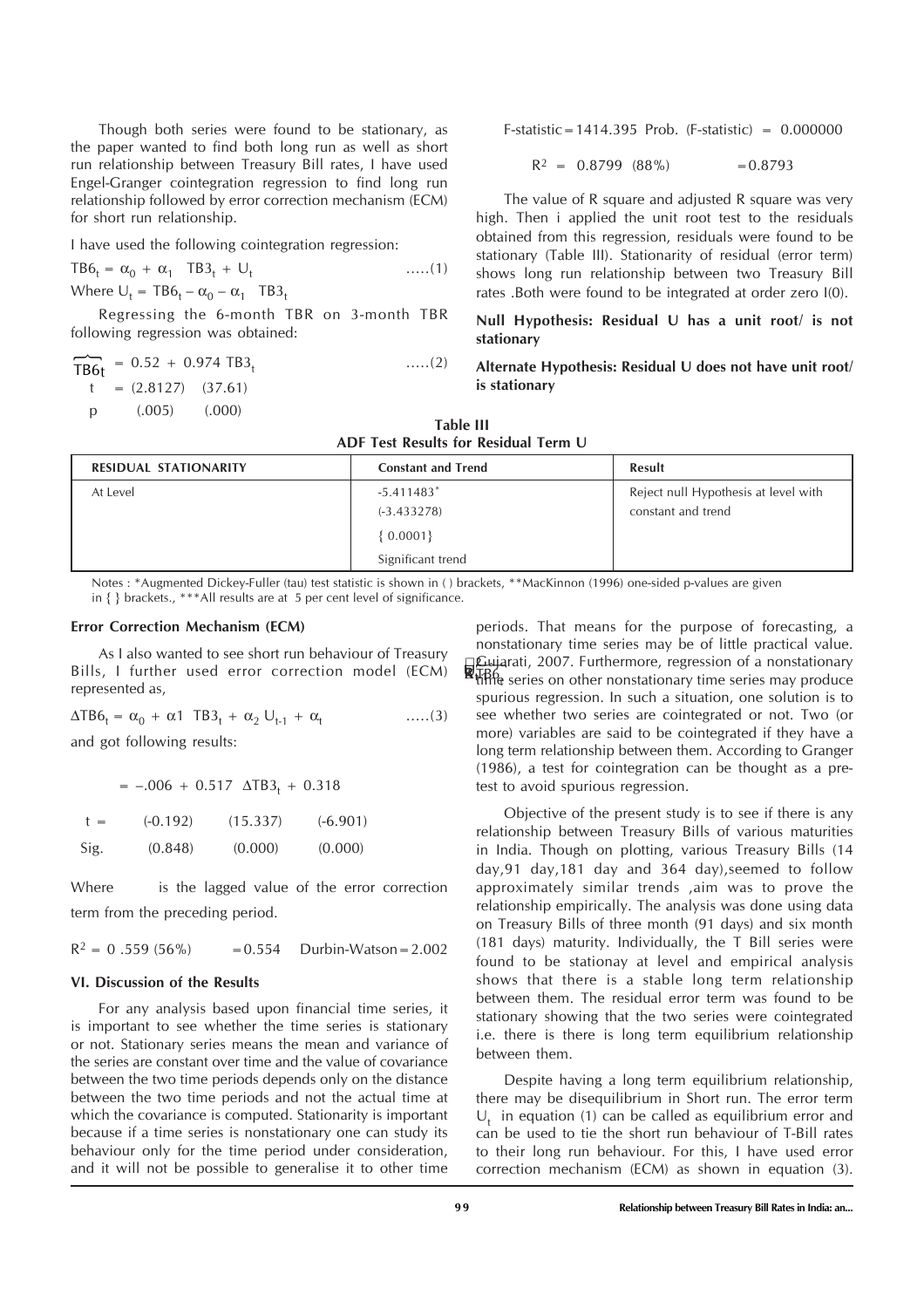ECM equation (3) shows that change in six month T-Bill rate ( $\Delta$ TB6<sub>t</sub>) depends on change in three month T-Bill rate  $(\Delta TB3_t)$  as well as on equilibrium error term, Where  $\Delta$  is first difference operator, is random error

term and  $U_{t-1}$  is one period lagged value of error term from equation (1). The absolute value of  $β_2$  decides the quickness with which equilibrium is restored between two rates.



**Figure II: Plots of Actual, Fitted and Residual Series of 6M TBR**

The results show that 6M and 3M Treasury Bills are co integrated and 0.31 of the discrepancy in the rates in previous month gets eliminated in present month. Since T-Bill rates are taken in per cent form, results show that if the six month Treasury Bill rate was higher than three month Treasury Bill rate more than expected in previous month, this month it will be reduced by 0.318 i.e. 32 per cent to restore the long run equilibrium relationship between the two rates.

#### **VII Conclusion**

Prior to April 1997 RBI was a captive holder to government for the sale of these Treasury Bills according to RBI report on currency and finance (2004-05).The origins of *ad hoc* Treasury Bills to finance Government deficit can be traced to the First Five Year Plan, although their volume was to be limited to the extent that it was non inflationary. However, an operational arrangement in early 1955, which was reached between the Government of India and the Reserve Bank of India, enabled automatic creation of *ad hoc* Treasury Bills to restore Central Government's cash balance to the minimum stipulated level. Although initially it was supposed to be a temporary arrangement but with time ad hoc Treasury Bill financing as well as their funding into dated securities became a regular feature. As it was leading to monetisation of debt, as a part of post reform financial market restructuring, an agreement between RBI and Government led to phasing out of ad-hoc T-Bills since 1.4.1997. It is after 1997 that Treasury Bill market in India has started becoming

independent. The results of present paper show long run relationship and short run correction in Treasury Bill rate, which is important for the market of Treasury Bills of various maturities to run efficiently.

#### **References :**

Barro, R.J. (1974). Are Government Bonds Net Wealth? *Journal of Political Economy*, 82, November/December, 1095-1118.

Chan, K.C., Karolyi, G.A., Longstaff, F A. and Sanders, A.B. (1992). An Empirical Comparison of Alternative Models of the Short-Term Interest Rate. *The Journal of Finance*, 47, 1209–1227.

Domar, E. (1944). The 'Burden' of Public Debt and National Income. *American Economic Review*, 34, 798- 827.

Dua, P. and Raje, N. (2010). Determinants of Weekly Yields on Government Securities in India. *Working Paper No. 187*, Centre for Development Economics, Department of Economics, Delhi School of Economics.

Duffee, G. R. (1996). Idiosyncratic Variation of Treasury Bill Yields. *The Journal of Finance*, 51, 527–551.

Economic Survey (2007-08). Government of India, Ministry of Finance.

Goyal, R. (2004). Does Higher Fiscal Deficit Lead to Rise in Interest Rates? An Empirical Investigation. *Economic and Political Weekly*, 39(21), 2128-2150.